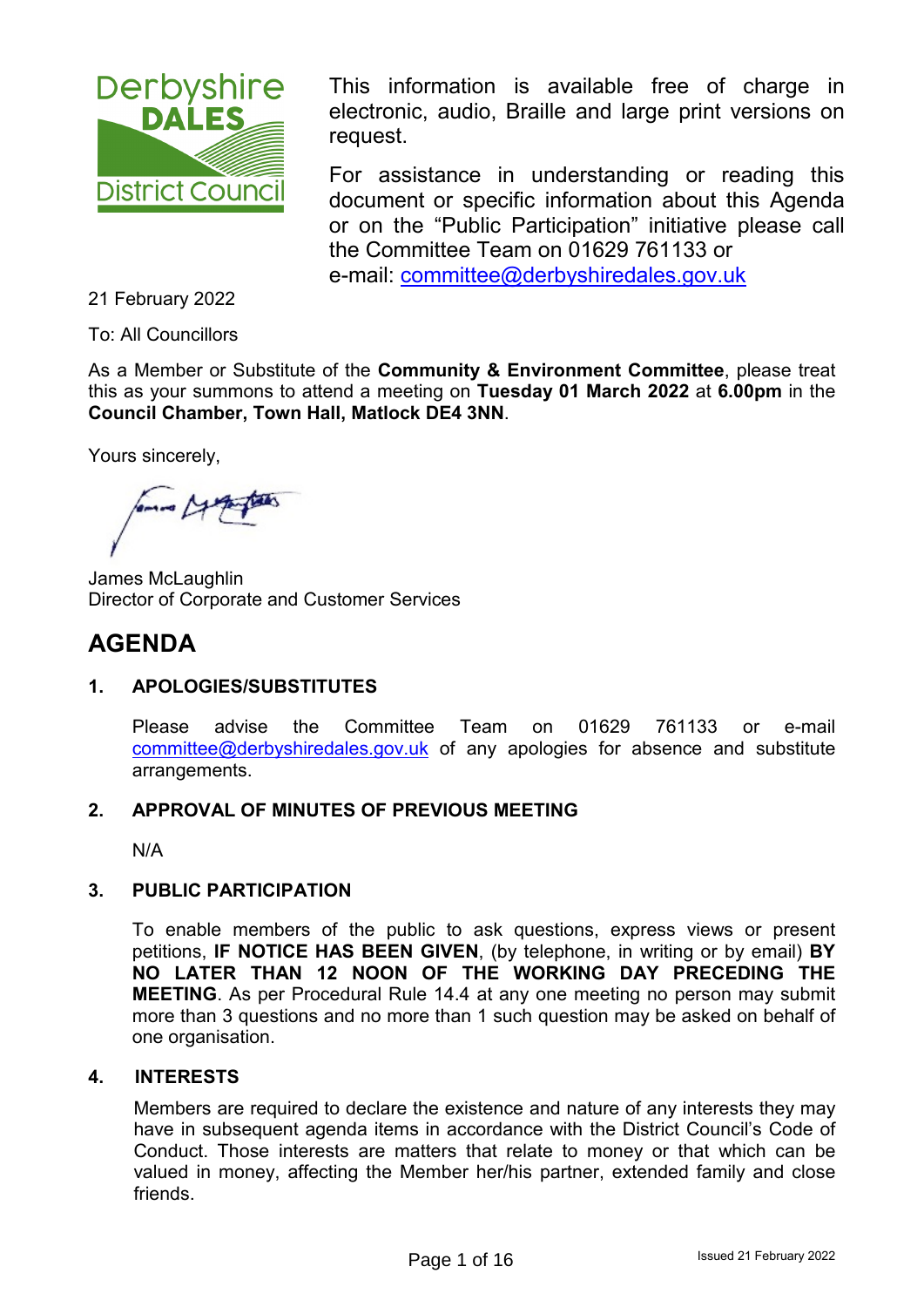Interests that become apparent at a later stage in the proceedings may be declared at that time.

### **5. QUESTIONS PURSUANT TO RULE OF PROCEDURE NUMBER 15.**

To answer questions from Members who have given the appropriate notice.

**Page No.**

#### **6 PART A) LAND AT BAKEWELL ROAD, MATLOCK: PROPOSED 03 - 16 CONVERSION OF FORMER MARKET HALL (FOR PUBLIC RELEASE)**

To consider a further update on development proposals for the proposed conversion of the former Market Hall and requirement for additional funding following necessary changes to the scheme and impact of the current volatile situation within the construction industry on costs and resources.

#### **7. EXCLUSION OF PUBLIC AND PRESS**

At this point the Committee will consider excluding the public and press from the meeting for the remaining item of business for the reasons shown in italics.

*(The following report is exempt because it contains information relating to any particular person including the Council and the business affairs of the Council.)*

#### **8. PART B) LAND AT BAKEWELL ROAD, MATLOCK: PROPOSED CONVERSION OF FORMER MARKET HALL (CONFIDENTIAL – NOT FOR PUBLIC RELEASE)**

To consider the Updated Business Case for the conversion of the former Market Hall including proposed funding contributions and terms for the commercial agreement with the proposed cinema operator.

Members of the Committee - Councillors: Sue Bull, Matthew Buckler, Martin Burfoot, Neil Buttle, Helen Froggatt (Vice Chair), Chris Furness (Chair), David Hughes, Tony Morley, Dermot Murphy, Peter O'Brien, Garry Purdy, Mike Ratcliffe, Andrew Statham, Alasdair Sutton, Steve Wain and Mark Wakeman.

Substitutes – Councillors: Robert Archer, Jason Atkin, Sue Burfoot, Tom Donnelly, Richard Fitzherbert, Clare Gamble, Susan Hobson and Peter Slack.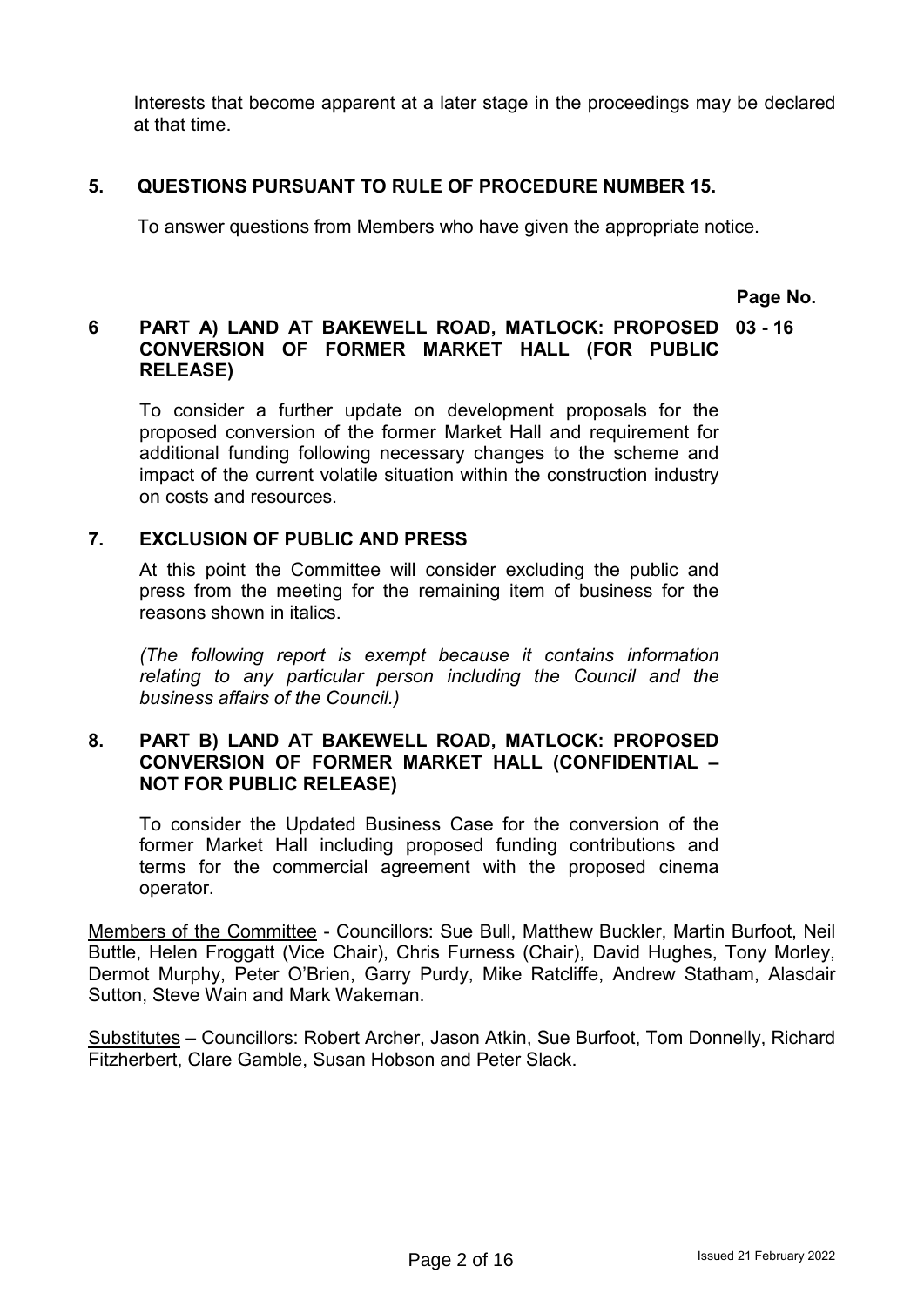## **PART A) NOT CONFIDENTIAL – For public release Item No: 6**

SPECIAL MEETING OF COMMUNITY & ENVIRONMENT COMMITTEE 1 March 2022

Report of the Director of Regeneration and Policy

## **LAND AT BAKEWELL ROAD, MATLOCK: PROPOSED CONVERSION OF FORMER MARKET HALL**

#### **PURPOSE OF REPORT**

To consider a further update on development proposals for the proposed conversion of the former Market Hall and requirement for additional funding following necessary changes to the scheme and impact of the current volatile situation within the construction industry on costs and resources.

**The Updated Business Case for the scheme is included in the Part B) report exempt under the Local Government Act 1972 Schedule 12A paragraph 3 information relating to the financial or business affairs of any particular person**. **However, key information is extracted for the purpose of the public report.**

#### **RECOMMENDATIONS**

- 1. Both the progress and challenges in moving the scheme forward since original Council approval are noted;
- 2. The approval of detailed planning consent for the scheme on 8 February 2022 is noted;
- 3. The inclusion of new bus infrastructure funding provision within Derbyshire County Council's Capital Programme for 2022/23 is noted;
- 4. The substantial increase in estimated scheme costs since the original Council approval is noted;
- 5. The proposal from the proposed cinema operator for an increased capital contribution to scheme and to increase annual rent is noted;
- 6. Subject to consideration of the Updated Business Case within the Part B) exempt report, the proposed District Council investment in the scheme is increased from £848,820 to £1,228,820 (inc. allowance for contingency and inflation) and the additional spending requirement be included within the Council's proposed 2022/23 Capital Programme for consideration by Council;
- 7. That a report is brought back to Committee for consideration should formal tendered costs for the shell construction works exceed the proposed budget.

### **WARDS AFFECTED**

Matlock All Saints and Matlock St Giles and wards within the central area of the district.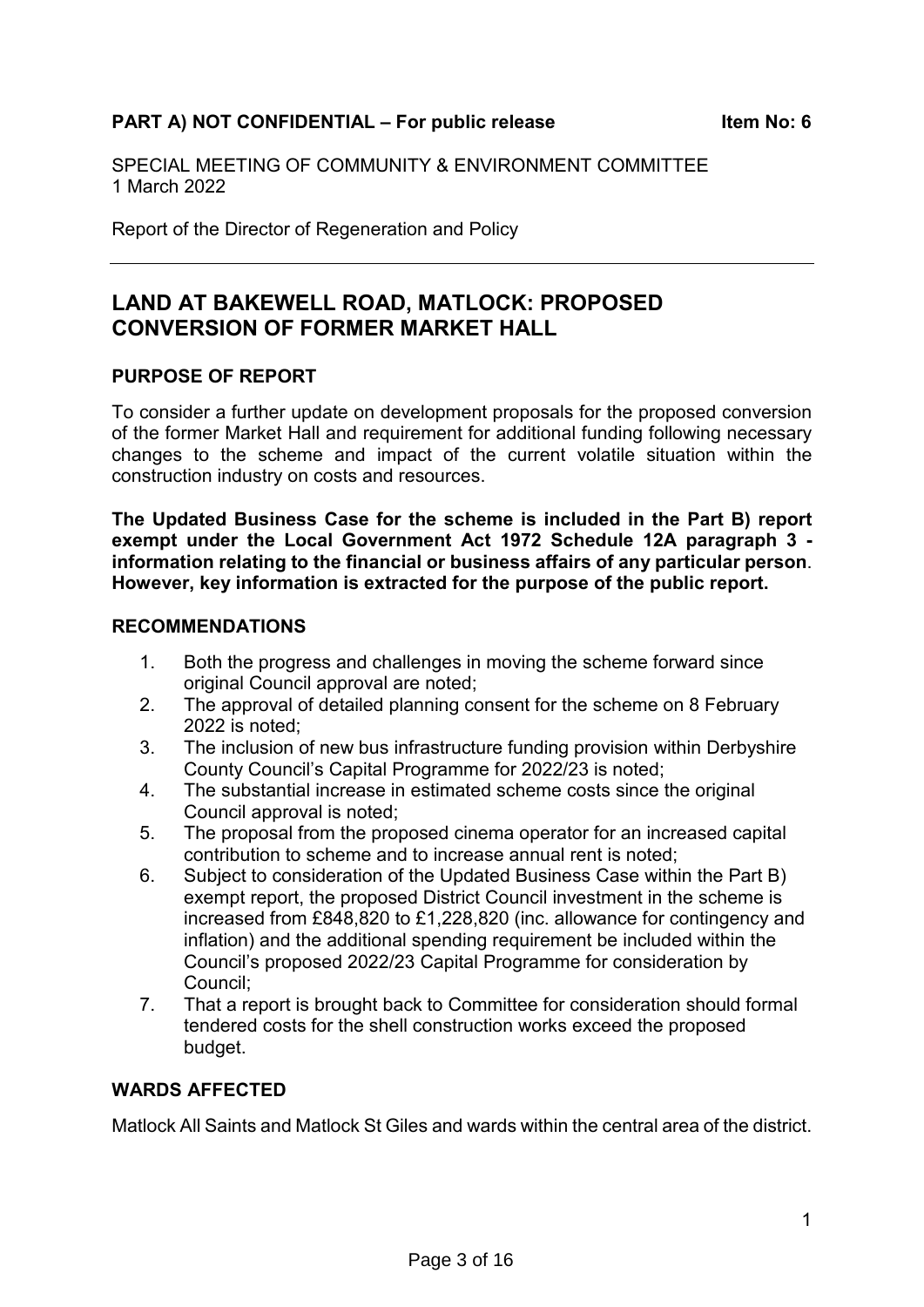## **STRATEGIC LINK**

The development of the Bakewell Road site will positively contribute to the Corporate Plan priority of Prosperity, specifically: *'Promoting investment to stimulate the economy of our market towns'*. Initiating a development scheme for the Bakewell Road site on the edge of Matlock town centre has been identified by Members as a priority action in the 2020-2024 Corporate Plan and the COVID-19 Economic Recovery Plan.

## **1 BACKGROUND**

- 1.1 The District Council owns the freehold interest in land at Bakewell Road, Matlock and occupies the former Market Hall building and covered bus bay area by way of a 99 year under-lease dated 17th May 1986. The head lease is held by London Metric who sublet the neighbouring property to M&S and Boyes. The Market Hall comprises a concrete frame building adjoining the Matlock M&S Food Hall with a flat roof accommodating an upper level District Council operated car park. The adjacent lock up unit and adjoining space comprise a concrete apron area divided into individual drive in / reverse out bus bays under the existing upper level flat roof providing a covered waiting area for buses and taxis. This area also comprises the rear service bay to the Market Hall, toilets and plant.
- 1.2 The property holds a prominent position at the entrance to the town centre from the west and the proposed scheme provides the opportunity to create significant improvements, including a return retail frontage to a key property, and significantly enhanced gateway to the retail centre.
- 1.3 The site is allocated for mixed use re-development within the Derbyshire Dales Local Plan 2017 and the proposed development is identified as a priority in the Derbyshire Dales COVID-19 Economic Recovery Plan 2020 and Corporate Plan 2020-2024.
- 1.4 Members will recall that the Business Case for the proposed conversion of the former Market Hall (prepared by the Council's retained Commercial Advisor Thomas Lister Ltd. with support from Amion Consulting) to enable provision of a new indoor leisure attraction - two screen cinema - and enclosure of part of the adjacent covered bus bay area to provide an ancillary commercial use food & beverage / retail unit - was considered at a special meeting of Full Council on 25 November 2020. District Council approval of the Business Case secured capital investment of up to £848,820 (inc. £48,000 contingency from the Economic Development Reserve) towards the scheme alongside funding from the proposed cinema operator.
- 1.5 Since approval to proceed with the scheme, Derbyshire County Council proposals for alternative bus infrastructure provision have also been approved and provision made within the County Council's capital programme to enable implementation of a new footway and bus shelters along the north-west elevation of the building and enhanced layby provision on Bakewell Road.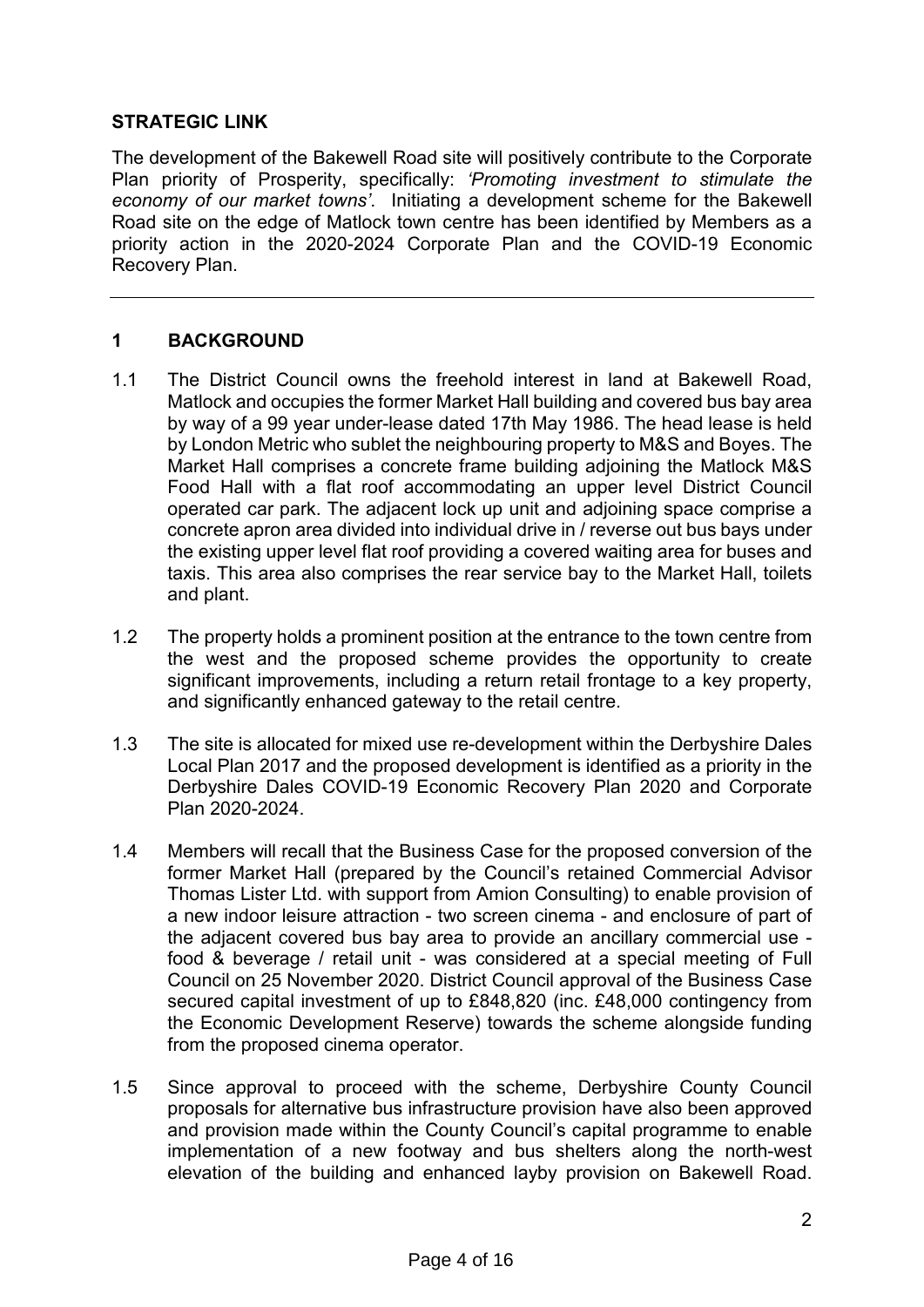Existing bus and taxi services will continue to operate from this town centre location both during construction works and following conversion of the building.

- 1.6 A report to consider a commercial settlement with the remaining licensee to secure vacant possession of the Market Hall was subsequently approved by Governance & Resources Committee on 11 March 2021.
- 1.7 A further report was considered by Community & Environment Committee on 5 July 2021 advising of progress and approving proposals for the District Council to lead the procurement and management of the building elements of the scheme (shell construction) with responsibility for delivering the fit-out remaining with the proposed cinema operator.
- 1.8 Both parties have been working on an ongoing basis since this time to progress the scheme design (engaging key stakeholders throughout the process), refine scheme proposals and re-assess scheme costs. Whilst progress has been made in a number of areas (see below), the scheme has also encountered challenges, particularly with regard to increasing costs and volatility within the construction industry.
- 1.9 An Updated Business Case has therefore been prepared by Thomas Lister (with the Economic Case updated by Amion Consulting) in liaison with officers for consideration by Members. As previously, the Updated Full Business Case is prepared in accordance with the requirements of the Five Case Business model and considers the Strategic, Commercial, Economic, Financial and Management cases in relation to the proposed investment. **The Updated Business Case is included in the Part B) report exempted under the Local Government Act 1972 Schedule 12A paragraph 3 - information relating to the financial or business affairs of any particular person.**
- 1.10 This report summarises the main changes to the scheme and presents recommendations on the way forward rather than covering the previous background to the scheme and case for the proposed uses (the Full Business Case has been updated). In addition to support from the external consultants above, the Council has also benefited from external support on legal matters from Browne Jacobson.

## **2. SCHEME UPDATE AND REVISED DELIVERY APPROACH**

- 2.1 Since the last update to Members, key areas of progress include the following:
	- submission of the full planning application for the scheme (reference 21/01337/FUL). The scheme received detailed planning consent at the Council's Planning Committee meeting of 8 February 2022;
	- receipt of updated cost plan (Greenwood Projects February 2022) for the completion of the shell of the cinema and retail / food & beverage unit, cinema fit-out and associated works;
	- review of project viability, funding and return on investment;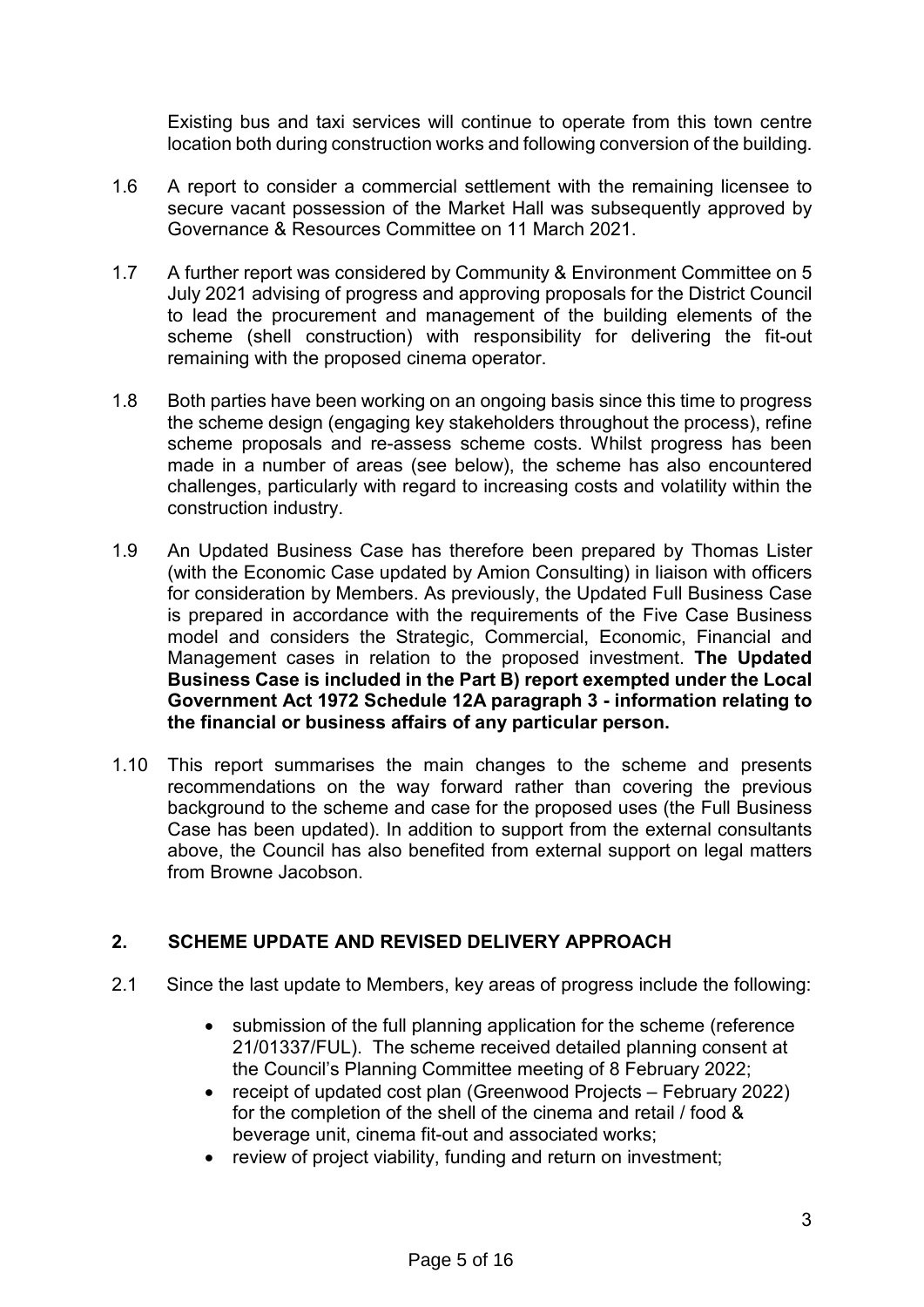- engagement with a significant operator of restaurants (currently operating in the North West) in respect of preliminary interest in the site in advance of any marketing of the scheme;
- progressing the technical design (RIBA Stage 4) with Lathams as lead architect and the proposed cinema operator's architect retaining responsibility for the internal cinema design;
- negotiation of an increased tenant contribution to the cinema fit-out:
- negotiation of improved rental terms for the proposed new lease for the shell unit of the cinema;
- the existing drains/sewers serving the site have been surveyed and remedial works completed;
- an asbestos survey has been undertaken and all identified asbestos containing materials have been removed from the subject site;
- continuing engagement with the Matlock Community Vision (MCV) Steering Group;
- continuing engagement with Ward Members.
- 2.2 As reported to C&E Committee (5 July 2021 report refers), discussions regarding the external design and delivery arrangements identified issues in respect of the proposed delivery structure for the scheme. Changes have therefore been required to the project which, coupled with the ongoing impacts of COVID, have impacted upon the timescales, costs and funding requirements of the scheme:
	- a) a change in architectural support to achieve an improved external design Lathams were re-introduced to the project in early 2021 to help address stakeholder concerns regarding the exterior design. The timescale for this work was impacted by difficulties appointing sub-consultants (inc. M&E, Structural Engineer, QS) in a market significantly impacted by COVID. The design process also involved significant local engagement and coordination between the design teams responsible for the shell and cinema fit-out.

Based on the following design requirements a series of sketch options were produced for review by the Council, MCV Steering Group, proposed cinema operator and local ward Members:

- Sustainable must minimise carbon use (materials and fuel);
- Contextual must avoid harm to adjacent heritage and townscape and must acknowledge the importance of the gateway location;
- Commercial must optimise visibility and attract footfall and allow occupiers to thrive.

A productive, iterative process of refinement and comment followed resulting in a series of improvements to the design and elevational treatment. The process has also helped to improve the layout of the proposed development and enhance the performance of the scheme in terms of potential climate change impacts. During the design process,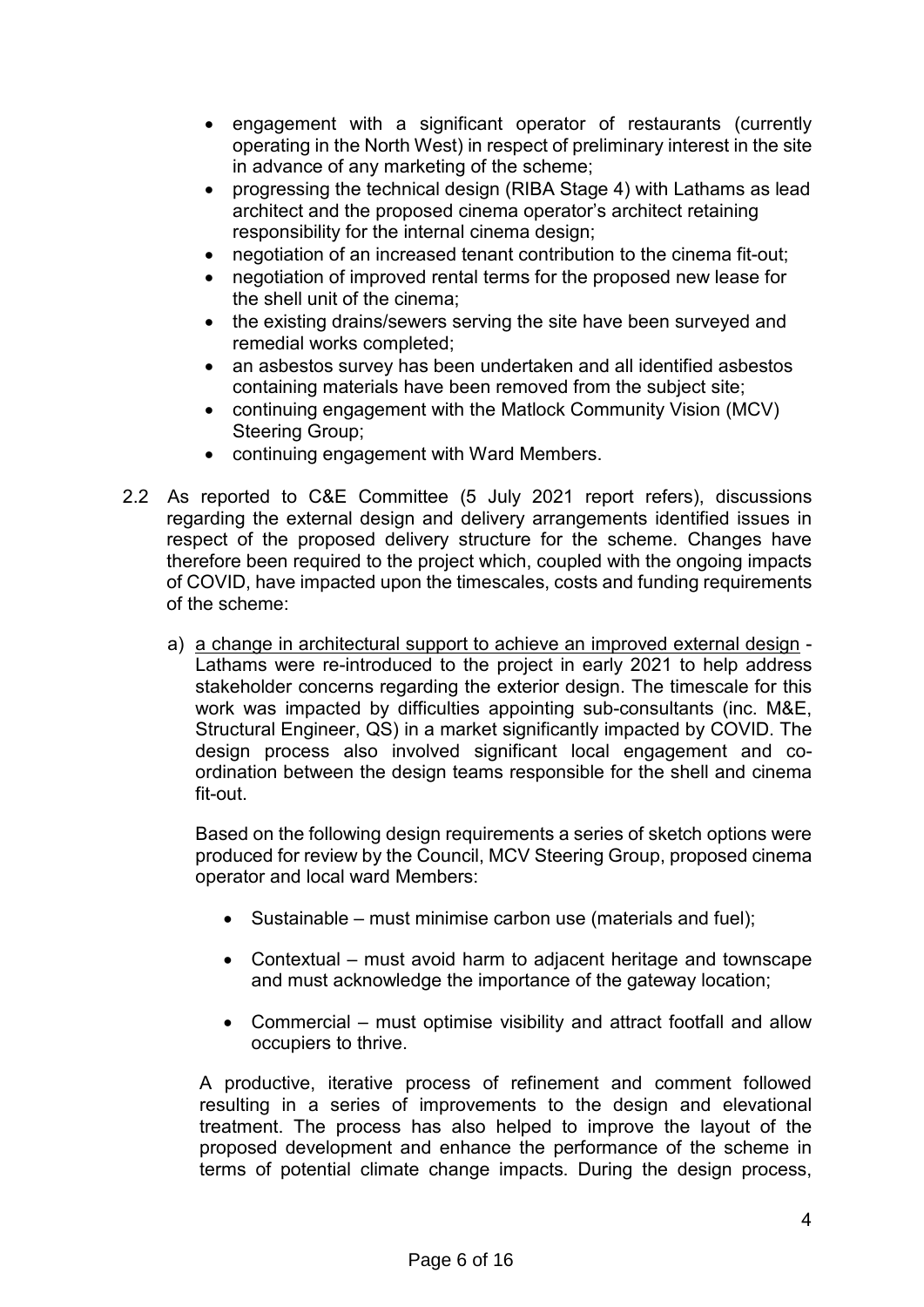drafts were also shared with the head leaseholder and M&S for comment prior to submission of the planning application.

Representatives of the MCV Steering Group have been engaged throughout the design process and their suggestions regarding façade composition, access and sustainability measures have been welcome and incorporated where possible into the scheme.

b) a change in the approach to procuring the building elements of the scheme - whilst the proposed cinema operator's contractors are understood to have experience in the fit-out of cinema space (having been engaged on previous successful schemes undertaken by the operator), previous experience relates to the conversion of former cinema buildings for cinema purposes rather than construction of a new commercial development as in this case. Given the building's very visible town centre location next to a major retailer and bus station, and small size of the company proposed for the construction works posing potential resilience risks, the District Council agreed to lead the procurement and management of the building elements of the scheme (shell construction) with responsibility for the cinema fit-out remaining with the proposed operator tenant. As under previous proposals, the cinema fit-out will be delivered by the new SPV company established for the Matlock site.

The proposed cinema operator has worked closely with the Council in respect of the preparation of information to support the planning application, technical studies and in sharing the costs of commissions to date (at risk) to enable the scheme design and costing to be progressed.

c) a significant increase in construction costs over the past 14 months - the ongoing volatile situation with regard to costs and resources within the construction industry following Brexit and the COVID pandemic, and materials shortages in some areas have contributed to significant cost increases.

A cost plan to support the scheme has been prepared by Greenwood Projects (Feb 2022). The production of the cost plan follows a series of partner meetings to review and refine scheme costs as far as reasonably practical at this stage. The proposed cinema operator has provided recent quotations in relation to the main fit-out costs which have been evaluated by Greenwood in order to finalise the cost plan. The cost plan has been used to inform the figures in the Updated Business Case.

As detailed in the Business Case, the resulting position is that the cost estimate for the scheme has increased substantially with the cost plan indicating a potential uplift in the order of 50% inclusive of fees and allowance for main contractor preliminaries, overhead and profit, contingency and inflation on the shell works. It should also be noted that **although the suggested costs have been independently assessed by professional Quantity Surveyors based on recent tender awards and current rates, they are still an estimate and the actual costs of the shell works will be subject to formal tender**. **Costs may vary at this stage.**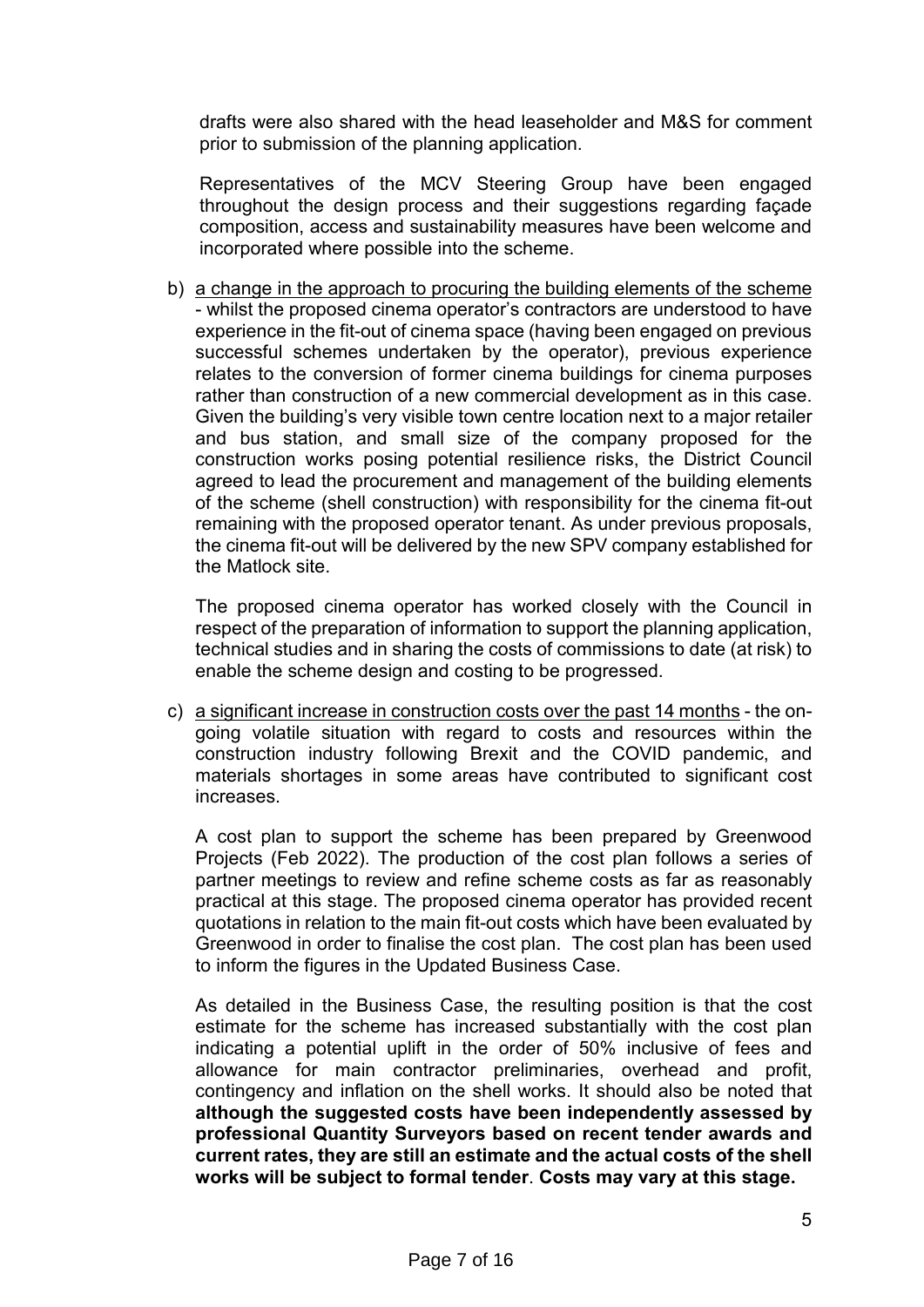To note, the proposed cinema operator has since confirmed a fixed sum for the cinema fit-out (carried forward in the Updated Business Case) above which cost-overruns will be met in full by them. This has resulted in a small reduction in fit-out costs from the Greenwood cost plan.

Costs and funding implications are considered further in Section 6.

## **3 UPDATED DEVELOPMENT PROPOSAL**

3.1 To both remind Members and update on the latest proposals, the main components of the scheme are set out below:

## Phase 1 Development:

- 3.2 The core scheme retains its original focus i.e. the conversion of existing floorspace together with the infilling of part of the covered bus bay area to create a two screen cinema with capacity for 67 and 89 seats, together with lobby, plant and toilet accommodation – open to the public when the cinema is open – and new retail / food & beverage unit completed to shell specification. The works also include an enhanced fire escape (serving M&S and the proposed cinema). As set out in the Design and Access statement submitted with the planning application, the scheme has also benefitted from design improvements to enable natural ventilation and sunlight and measures to mitigate solar gain. Energy efficient lighting is also proposed and floor heights are to be raised to mitigate potential flooding risk.
- 3.3 The rear of the building comprises the loading bay for the former Market Hall, separate loading bay for the M&S food hall / Boyes store and electricity substation, all of which will be retained.
- 3.4 As previously reported, new bus infrastructure / waiting facilities will be delivered concurrently by the County Council to complement the development scheme. These comprise two shelters and associated pedestrian walkways along the north-west elevation and an enlarged lay-by and additional bus shelter on Bakewell Road. The County Council has confirmed that each shelter will have capacity for at least 9 seats.

#### Public Realm:

- 3.5 The scheme proposes to retain the existing Yorkstone paving sets on the District Council's land immediately in front of the proposed food and beverage unit. The County Council's proposed treatment for land within the Highway Authority's control and new footway for bus passengers and taxi uses is tarmac. The existing concrete paving slabs are subject to ponding issues and tarmac is the County Council's standard highway treatment.
- 3.6 The treatment of this area of public realm is a design matter to be agreed by way of condition as part of the recent planning approval. District Council officers remain committed to pursuing external funding opportunities to provide an enhanced paving treatment in this area as part of the scheme in order to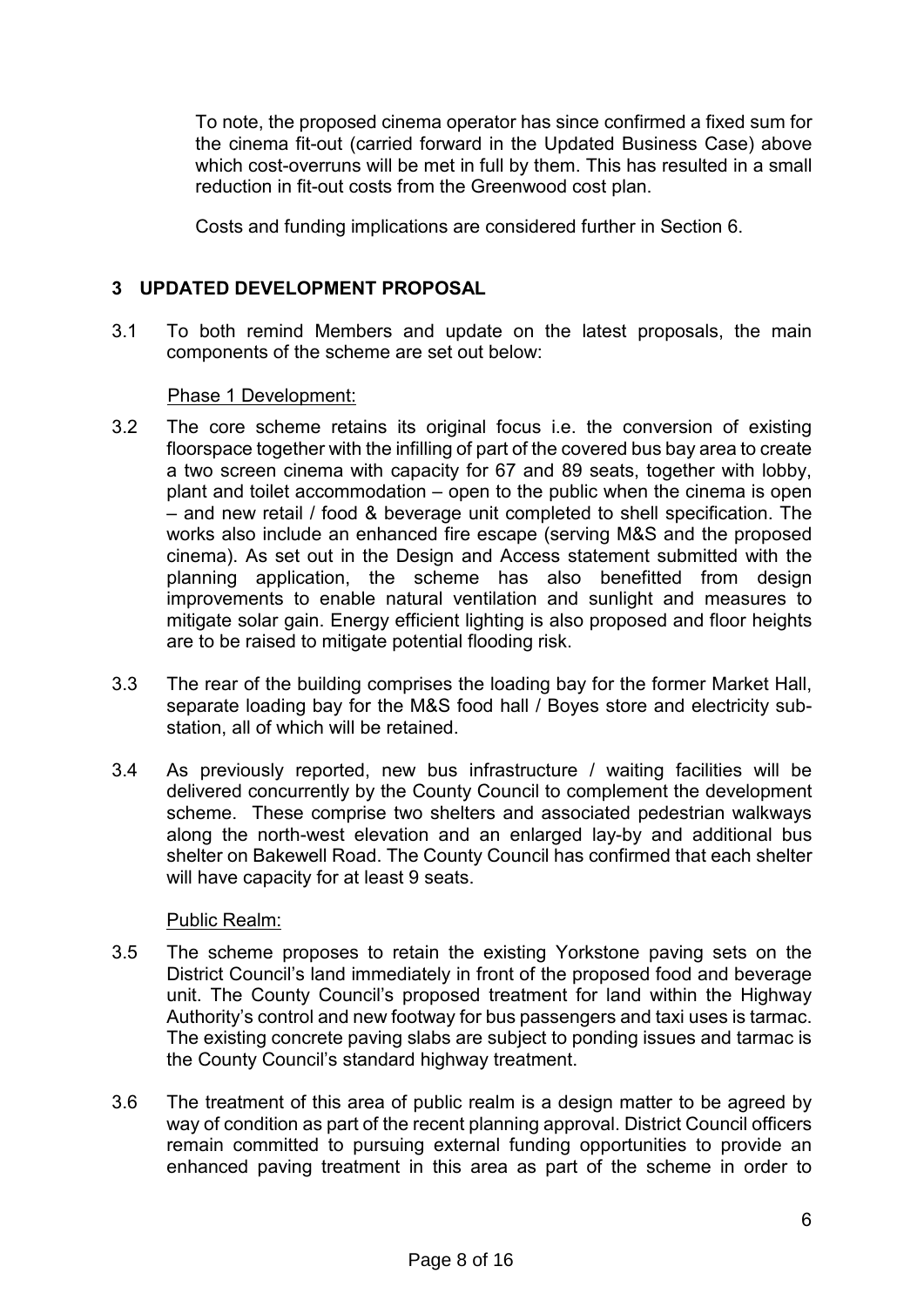improve this entrance to the town centre. Costs for an enhanced treatment will also be assessed as part of the tender process and, subject to the cost of works to the shell, be assessed in terms of affordability within the scheme. However, Members should note that, in addition to an increase in materials costs, any alternative treatment would also require a commuted sum to be paid to the County Council for maintenance purposes.

#### Phase 2 Community Space:

3.7 The planning approval extends to the provision of community space on the north-west elevation designed with the MCV Steering Group. The delivery of this space is subject to separate fundraising led by the local community. The Greenwood cost plan includes a separate estimate for this space (delivered to shell specification) and the tender package for the phase 1 scheme will include this element as an additional lot for pricing purposes to support external funding bids.

## **4 RATIONALE FOR DISTRICT COUNCIL INVESTMENT**

- 4.1 The purpose of the scheme remains to: *support the economic regeneration of Matlock town centre by bringing underutilised land back into economic use in order to diversify the town's offer, increase footfall and boost the visitor and evening economies.* This approach sits squarely within the Council's place-shaping role.
- 4.2 The specific objectives underpinning the proposed investment also remain consistent with the original Business Case:
	- Re use of the former Market Hall and surrounds, bringing 793.5 sq. m / 8,541 sq. ft of floorspace back into economic use by Summer 2023
	- Creation of a new improved gateway into Matlock town centre by Summer 2023
	- Support the visitor and evening economies through enabling provision of an all-year indoor leisure/visitor attraction by Summer 2023
	- Support the vitality and viability of Matlock town centre as a retail and leisure destination through increasing footfall by 37,700 p.a. by 2024
	- Support economic recovery post COVID in the short to medium term
	- Secure an area within the site suited to future community uses.
- 4.3 The proposed development is at a key gateway into the town centre and the rejuvenation of the building will enhance this approach, long recognised as presenting a poor first impression to the town centre from the west.
- 4.4 Matlock has seen increasing vacancy rates amongst retail units during the COVID pandemic. A further street level survey has recently been undertaken by District Council officers. This indicated an increase in retail vacancy rates from 9.4% (16 units) in September 2020 to 12.2% (21 units) in February 2022. This is above the national retail vacancy rate of 11.7% and rate for the East Midlands of 11.2% (Springboard Dec 2021). In July 2019 the retail vacancy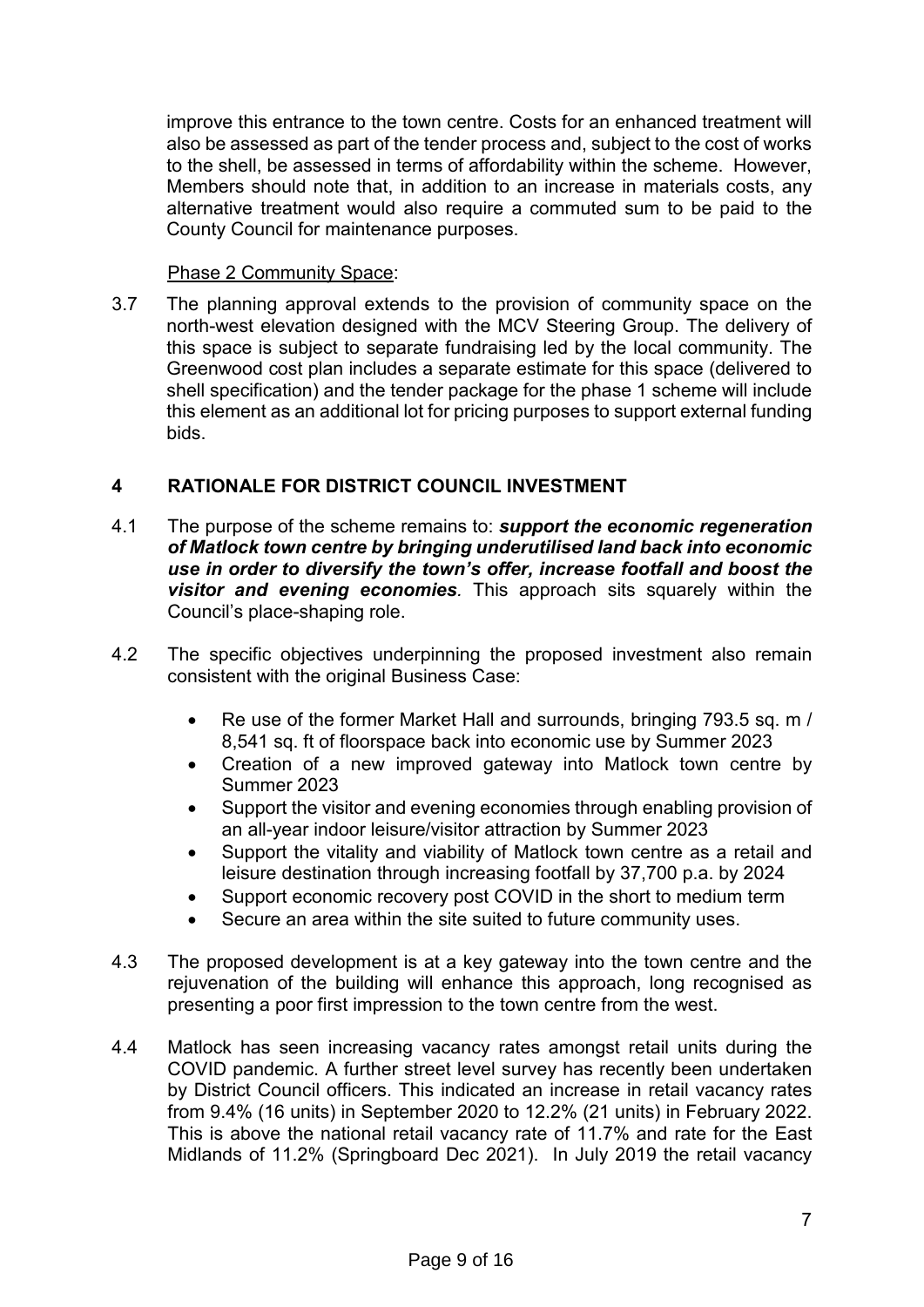rate was 5.3% (9 units). Investment is needed to encourage footfall and spend back into the town centre.

- 4.5 In light of increasing costs, a review of strategic options in relation to the property, project viability and return on investment has been undertaken as part of the Updated Business Case. To inform this review, the consultants have undertaken analysis of the operator's submitted cashflow with a view to analysing the Net Present Value of the business and re-assessed the estimated financial returns to the District Council over the proposed 25 year period of the lease.
- 4.6 The revised scheme has also been re-assessed against the Council's Commercial Investment Strategy and continues to score well in relation to the majority of criteria. Investments are required to achieve a score of excellent, good or satisfactory in at least 50% of the applicable criteria which the scheme still does.
- 4.7 Prior to a decision on which project(s) the Council determines to submit for Levelling Up Fund (LUF) Round 2, the opportunity to include the additional Council investment necessary in phase 1 of the Bakewell Road scheme has also been considered.
- 4.8 Central Government have announced their intention to progress a further round of LUF bidding together with the issue of appropriate guidance – although timeframes for the submission of bids has not been confirmed. Whilst the additional Council investment, the subject of this report, could potentially meet a number of the bidding criteria, there are risks associated with the delivery of the scheme being dependent upon the award of LUF funding including:
	- no timescales have been identified for the submission of LUF bids and the award of funding for the programme;
	- there is no certainty of success of any bid for future rounds of LUF support;
	- further delay subject to the outcome of a LUF bid is highly likely to impact on the proposed cinema operator's interest within the scheme and could potentially result in a further increase in project costs.
- 4.9 On balance, whilst supplementary elements of the Bakewell Road scheme would certainly benefit from potential LUF funding, officers are of the view that dependency on a potential LUF bid for the additional investment sought from Council could jeopardise the phase 1 scheme and result in an indefinite delay. Intervention to support the high street is needed as soon as possible.

## **5 ECONOMIC BENEFITS OF THE REVISED SCHEME**

- 5.1 The Updated Business Case sets out the gross and net economic benefits anticipated from the proposed scheme. The net benefits from the District Council's investment are assessed as:
	- Additional footfall of 37,704 per annum within the town centre;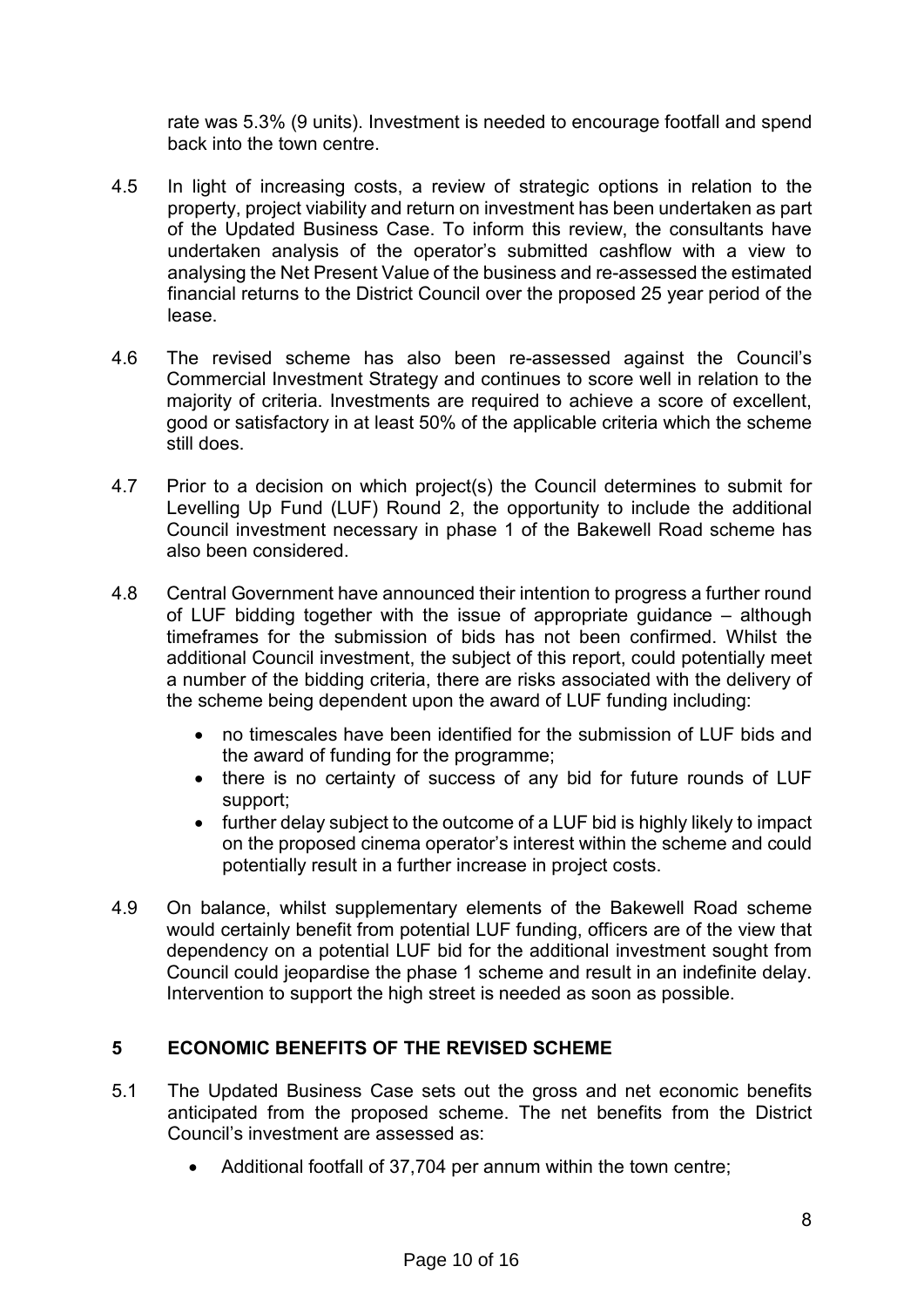- 17.8 new FTE jobs (including employment generated longer term in wider town centre businesses);
- £706,192 additional town centre spend per annum
- £4.642m total net GVA over 10 years.

These figures remain comparable with the Nov 2020 Business Case (with minor adjustments due to the different timescale of the analysis).

5.2 Due to the increase in project costs and requirement for additional funding, value for money has reduced. However, the external consultants still consider the scheme *"would deliver high value for money, as well as bringing a range of wider benefits to Matlock"* compared with the very strong value for money performance of the November 2020 scheme. The updated value for money assessment is set out in the table below:

| Table 4.8: Value for Money - Jobs and GVA                     |                                       |                                       |
|---------------------------------------------------------------|---------------------------------------|---------------------------------------|
|                                                               | Nov 2020 - Net public<br>sector costs | Feb 2022 – Net public<br>sector costs |
| Public sector cost per gross<br>FTE.                          | £1,613                                | £15,087                               |
| Public sector cost per net<br>FTE.                            | £2,395                                | £22,408                               |
| Return on Investment ratio, £<br>GVA per £ public sector cost | £104.50                               | £11.60                                |

- 5.3 Once fully let, the cash flow projections prepared by Thomas Lister forecast an income stream totalling c£82,800 p.a. as a result of the proposed development based on: initial rental income from the cinema; anticipated rental income from the retail / food & beverage unit; business rates uplift for the Council across both units and projected increase in car parking revenue.
- 5.4 The proposed investment of £1,228,820 is calculated at an Internal Rate of Return of 6.21% and a Net Present Value of £472,928. This compares with an Internal Rate of Return of 8.37% and a Net Present Value of £820,468 under the previous model (Nov 2020). Advice from Thomas Lister indicates that an estimated IRR of 6.21% still represents a good level of return on investment given the wider range of benefits accruing from the phase 1 scheme.

## **6. UPDATED COSTS AND FUNDING**

- 6.1 The necessary changes to the project delivery structure and significant increases in construction costs require an increased capital investment for the scheme to proceed.
- 6.2 As previously noted, the Council approval in November 2020 was based upon the proposed cinema operator being responsible for the delivery of the entire scheme i.e. the shell of the cinema and retail / food & beverage unit, cinema fitout and associated works. The scheme was based upon the cinema operator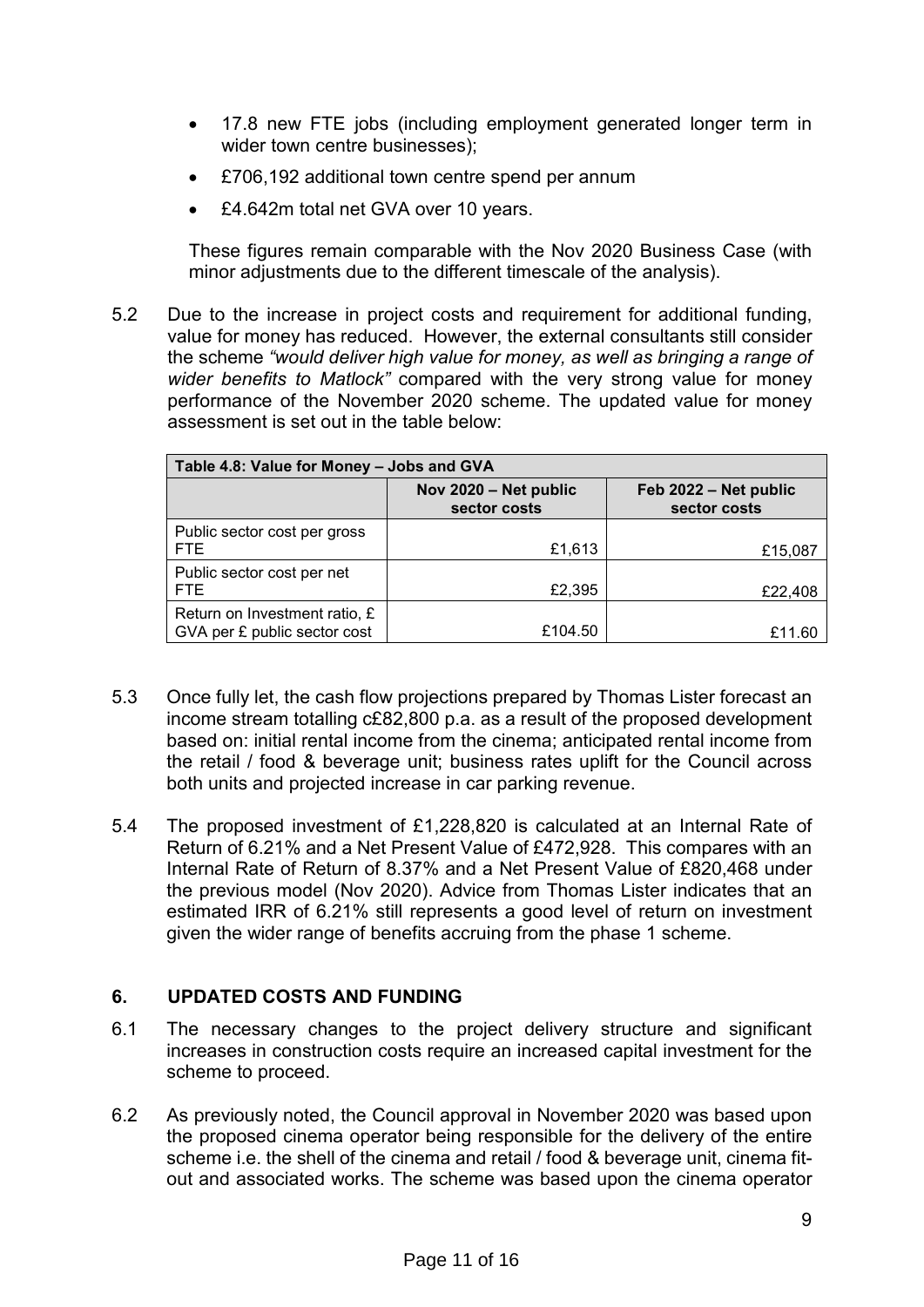using their own local supply chain and taking responsibility for any cost increases. The approved proposals provided for a total District Council investment of £800,820, plus £48,000 contingency on Council costs totalling £848,820 (excluding site value).

- 6.3 To meet additional costs of the cinema, the cinema operator proposes increasing their investment contribution to 50% of capital fit-out costs plus fees, equivalent to a 70% increase in the operator's overall funding contribution. The proposed operator has confirmed a fixed sum for the cinema fit-out, above which cost-overruns will be met in full by them. The operator also proposes a 50% uplift in starting rent (with an initial 12 month rent free period built in).
- 6.4 With regard to public funding, to meet the remaining phase 1 costs, the Updated Business Case identifies the requirement for the District Council to increase its capital investment to £1,228,820 (excluding site value), an increase of £380,000 (equivalent to an increase of 45% inc. contingencies). To note these figures include fees (including those expended on RIBA Stage 3 and committed on RIBA Stage 4) including the quoted Lathams fee for RIBA Stage 5 (see exempt report). Preliminary enabling works will be undertaken separately by the Council to keep costs down. It is proposed that the increased District Council contribution funds the costs of the shell works and supports a 50% contribution to the costs of the cinema fit-out. Details of the proposed funding package are set out in the Updated Business Case.
- 6.5 Other key points to note:
	- **Costs exclude borrowing costs**  should Members approve the additional capital expenditure that is required, the additional capital financing requirements would be met from the Capital Programme Reserve and the Corporate Plan Priority Reserve, removing the requirement for borrowing;
	- **Contingency** an allowance for contingency at 12.5% and inflation at 6% has been made on the shell works based on external advice;
	- **VAT**  costs exclude VAT. The Council's external VAT advisors recommended that the Council opts to tax the area proposed for development so that its future leases to both the proposed cinema operator and food & beverage operator are taxable supplies. This approach will also ensure that the District Council can recover, in full, any related input tax it incurs;
	- **Funding Agreements** in line with external advice received, the District Council's contribution to the cinema fit-out would be by way of a grant funding agreement.

## **7 PROJECT RISKS AND PROGRAMME**

7.1 As well as understanding the potential benefits, the Updated Business Case considers the project risks associated with the revised scheme and measures to help mitigate these.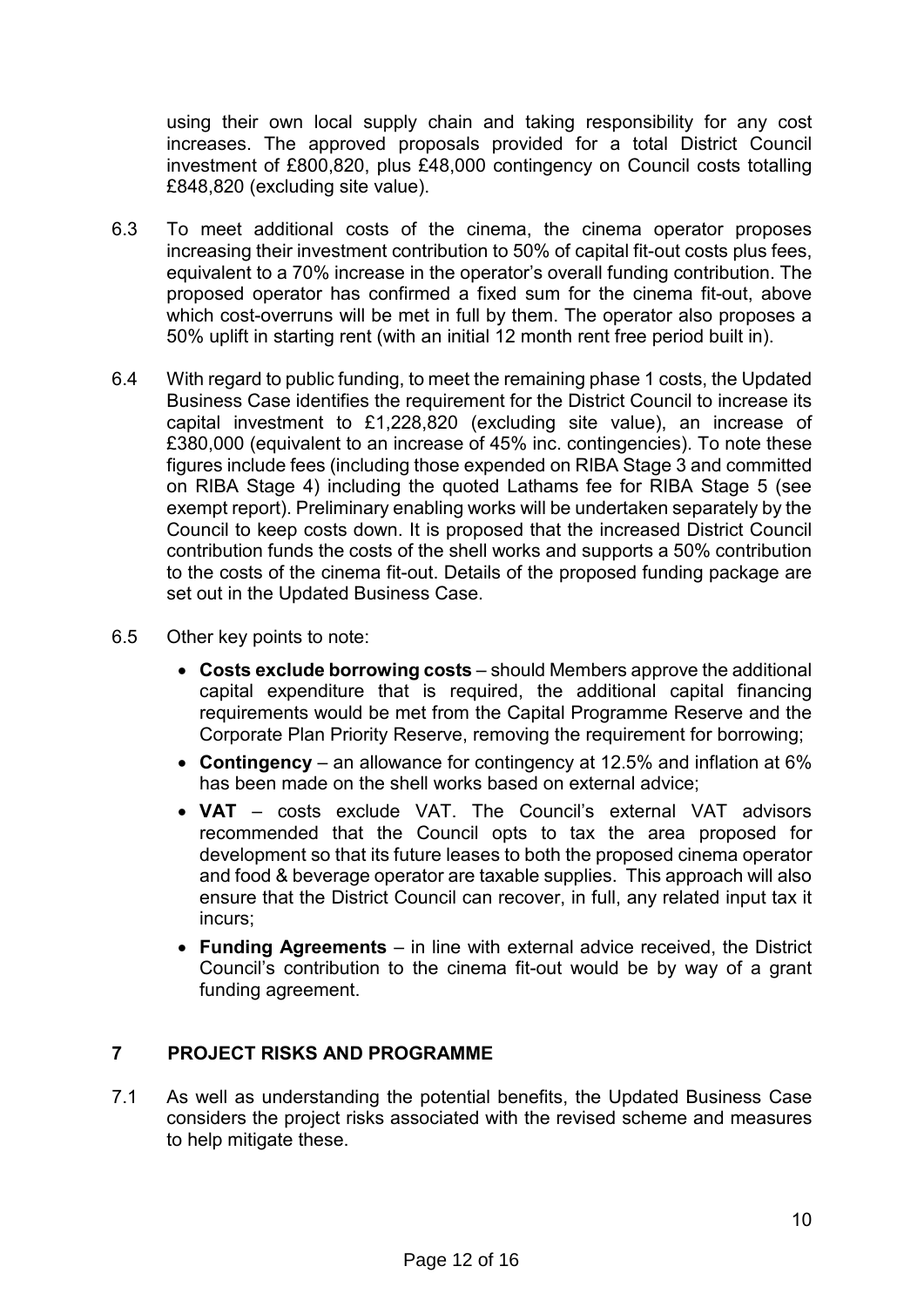- 7.2 The most significant risks based on the assessment undertaken remain i) the financial failure of the cinema and ii) failure to attract a retail tenant to the property.
- 7.3 Taking each of these in turn:
	- i) The past two years have been a challenging period for all leisure operators and weaker or less organised businesses have failed to survive. The directors of the new company proposing to operate the Matlock site have successfully maintained their other four existing cinemas. Although as previously reported, cross company guarantees are not available, the increased capital investment by the proposed tenant increases their commitment to making the cinema a success. This risk of financial failure of the cinema is therefore balanced against the capital investment by the proposed tenant in the fit-out of the new cinema and the trading record of the directors. It is considered that the directors would not make a decision to close the cinema and liquidate the business without the exploration of all other options. Furthermore, the relaxation of COVID restrictions provide some basis for optimism moving forward although there is no guarantee that there will not be future lockdowns.
	- ii) The retail property market has been challenging for a number of years given the impact of on-line retailing but more recently as a result of COVID. The proposed new retail / food & beverage unit will benefit from a prominent location on the entry into the town centre as well as benefitting from a location adjacent to a cinema anticipated to attract, on average some 56,000 visitors p.a. Restaurant and other food outlets have traditionally been attracted by cinema uses given that food and drink frequently form part of cinema visits with such uses often cross subsidising the development of cinema properties. The presence of an M&S food hall is also considered to benefit this section of Bakewell Road. An on-going period of marketing is required throughout the period of works given recent changes in the retail market following the lockdown period and as indicated, some interest has been expressed in advance of commencement.
- 7.4 With regard to other potential risks it should be noted that a Flood Risk Assessment was submitted with the approved planning application and will help inform the final design of the scheme.
- 7.5 The other risks considered are set out in the Updated Business Case.
- 7.6 With regard to timescales, the following updated indicative programme is proposed:

| <b>Month</b>      | <b>Activity</b>                                                  |
|-------------------|------------------------------------------------------------------|
| Nov 2021          | Planning application submitted / completion of RIBA Stage 3      |
| Feb 2022          | Secure planning approval                                         |
| <b>March 2022</b> | Member consideration of increased investment                     |
| <b>March 2022</b> | <b>Issue revised terms</b>                                       |
| April/May 2022    | Detailed design, specification and tender documentation prepared |
|                   | (RIBA Stage 4)                                                   |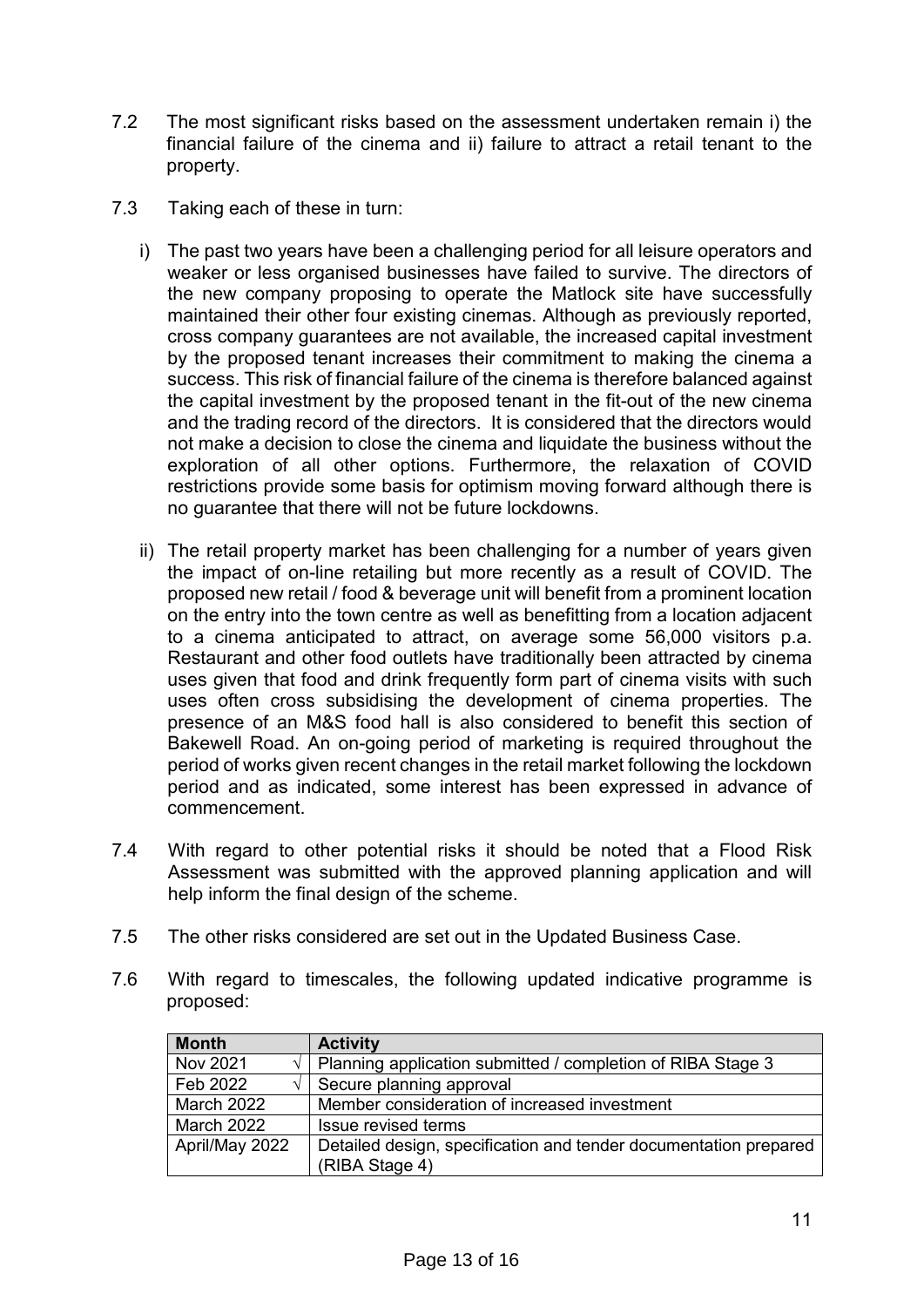| May/June 2022  | Commence tender process for shell works                     |
|----------------|-------------------------------------------------------------|
| June/July 2022 | Legal documentation finalised including Agreement for Lease |
| July/Aug 2022  | Select preferred bidder                                     |
| Aug/Sept 2022  | Standstill period / contract negotiations                   |
| Sept/Oct 2022  | Appoint contractor for shell works                          |
| Oct/Nov 2022   | Commencement of shell works                                 |
| Jan/Feb 2023   | Est. completion of shell works by DDDC                      |
| Jan/Feb 2023   | Commencement of fit out of cinema works by operator         |
| April/May 2023 | Est. completion of fit out of cinema and opening            |

7.7 Work to secure a pre-let interest in the proposed retail / food & beverage unit will continue alongside this programme of work.

## **8 SUMMARY**

- 8.1 Whilst acknowledging the significant increase in schemes costs, impacted by the COVID pandemic and Brexit, the former Market Hall site remains a key development opportunity for the District Council and potential driver for economic regeneration within Matlock town centre. The proposed cinema operator currently remains committed to Matlock.
- 8.2 No scheme is without its risks and these are assessed within the Updated Business Case for Member's consideration. The risks identified need to be balanced with the potential benefits of the scheme.
- 8.3 On balance, and drawing on external advice, officers are of the view that the delivery of the cinema and retail / food & beverage unit in a single construction phase remains the preferred option for delivery support by increased funding contributions by the proposed cinema operator and Council. The scheme will enable a key anchor development, helping to catalyse wider town centre regeneration, and provide Matlock with a valuable leisure and cultural asset owned by the Council.
- 8.4 The proposals seek to 'keep the door open' to future phases (subject to external funding being secured) to help achieve a more comprehensive scheme for the site. This could include measures to support the Council's low carbon agenda in the longer term. The phase 2 community space will also be included as an additional Lot within the tender package as indicated earlier.

#### **9 RISK ASSESSMENT**

#### **9.1 Legal.**

The powers to undertake this development are contained in section 1 of the Localism Act 2011.

It is noted that the Council has applied to opt to tax the Market Hall property which would allow recouping of VAT on the build. This may impact on the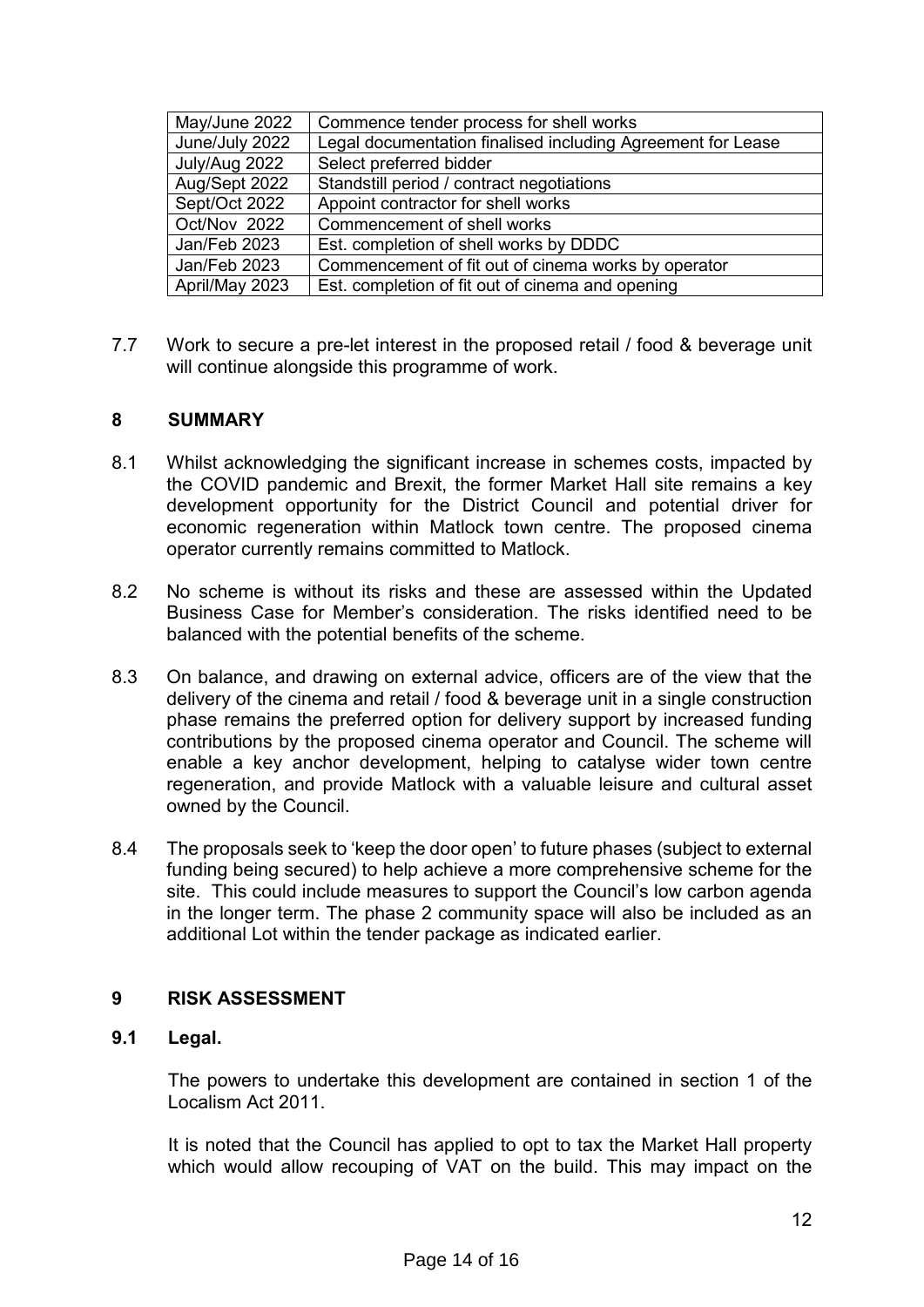tenants attracted to the building as unless they are VAT registered they will not be able to reclaim VAT paid on the rent.

Subject to entering the appropriate legal agreements with LondonMetric Retail Limited and the cinema operator it is considered that the legal risks are low.

#### **9.2 Financial.**

A significant increased capital investment from the District Council is required in this scheme to support the regeneration of Matlock town centre. The draft capital programme for consideration and approval at the Council meeting on 3 March 2022 includes an additional £380,000 to reflect the increased costs of this project. The additional costs are being funded from the Capital Programme Reserve (£178,529) and the Corporate Plan Priority Reserve (£201,471).

Cash flow projections prepared by the Council's Commercial Advisor have been included with the Business Case detailing anticipated income from the scheme to enable the Council to recoup its investment over the longer term. Sensitivity analysis has been undertaken. As stated above, the revised project includes increased rental income from the cinema operator.

The revised forecast Internal Rate of Return is 6.21%, which the Council's adviser states as representing a good level of return on investment given the wider range of benefits accruing from the phase 1 scheme. The Council's Commercial Investment Strategy requires that rates of return must be better than investing through Treasury Management processes; that requirement is met in this case. The 'break even' point is estimated at year 15 (previously year 13).

It is considered that the most significant risks are associated with the financial failure of the cinema; and failure to attract a retail / food & beverage tenant to the property; these risks are set out in more detail in section 7 of this report. Although these risks cannot be fully mitigated, they need to be balanced with consideration of the proposed private sector investment within the proposal, track record of the proposed directors and potential significant economic benefits of the scheme.

This project passes all the tests set out in Annex B to the Council's Commercial Investment Strategy 2021/22.

On the basis of the above the financial risk is considered to be medium to high.

A more detailed assessment of the potential financial risks to the Council has been considered within the Part B) Exempt report.